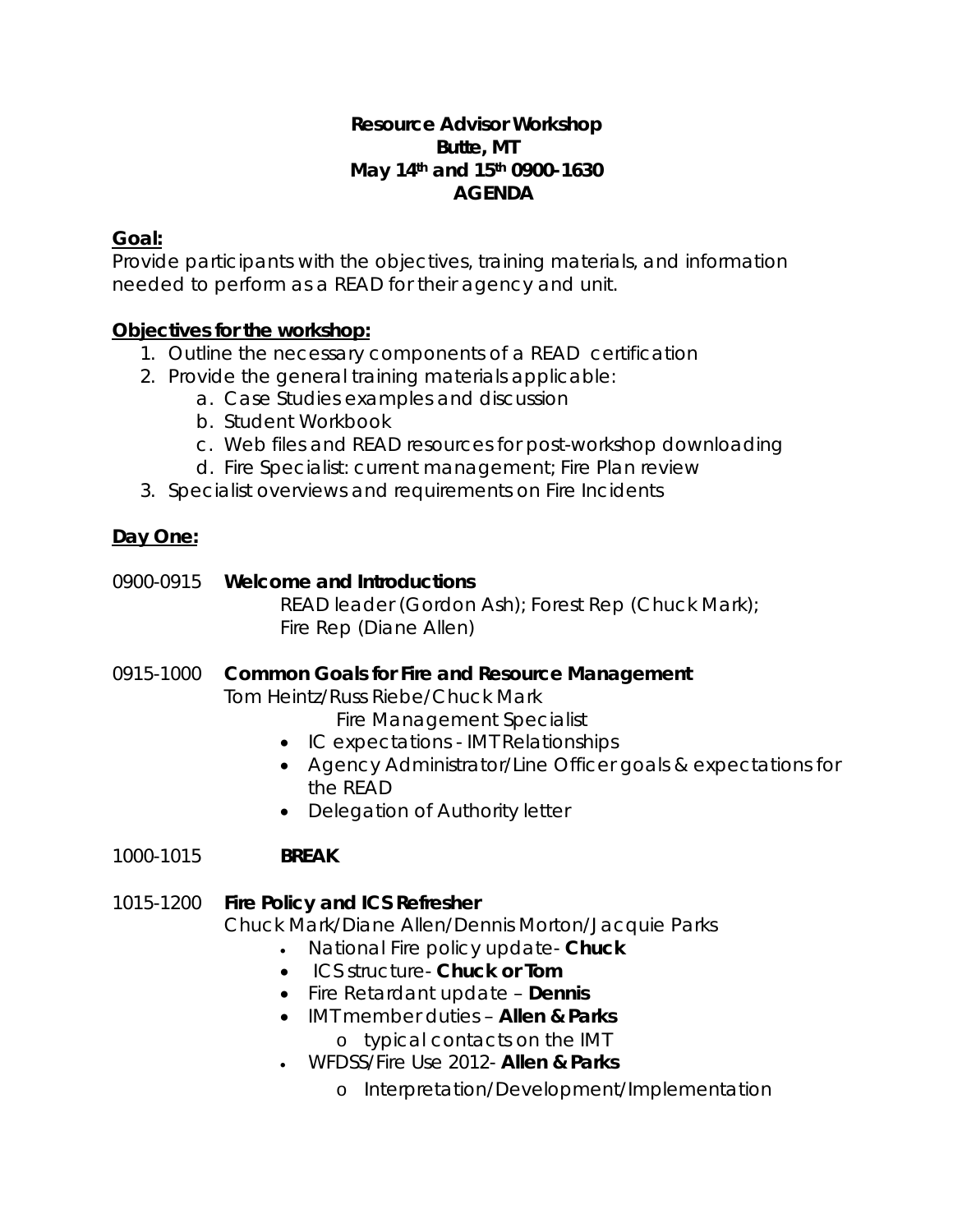| 1200-1300 LUNCH |                                                                                                                                                                                                                                                                                                                                                                                                                                                                           |
|-----------------|---------------------------------------------------------------------------------------------------------------------------------------------------------------------------------------------------------------------------------------------------------------------------------------------------------------------------------------------------------------------------------------------------------------------------------------------------------------------------|
|                 | 1300-1430 Effective Resource Advising; it's all about people<br>READs - Kraig Lang, Wendy Uri, Cameron Rasor<br>FMO's - Kevin Smith & Joe Brabender<br>Agency - Russ/Chuck<br>IMT, and FMO perspectives (Joe/Kevin)<br>Human dynamics, effective communication & READ<br>$\bullet$<br>perspective (READ's)<br>Understanding fire management strategies and tactics<br>$\bullet$<br>(Russ)<br>• Working with teams, hot shot crews, agency<br>administrators, etc. (Chuck) |
| 1430-1530       | AAR from 2011 Fire Season<br>Gassmann/Riebe/Smith/Blake/Brabender                                                                                                                                                                                                                                                                                                                                                                                                         |
| 1530-1600       | Wrap and Adjourn                                                                                                                                                                                                                                                                                                                                                                                                                                                          |

## **Day Two:**

0900-0945 **Resource protection** 

*Blake & Ash* 

- Pre- season Planning
- Potential impacts and mitigation roles
- MIST
- Wilderness considerations
- Tips and lessons learned

0945-1000 *BREAK* 

1000-1200 **Specialists Overview**

- Heritage; Ryan
- Recreation/Wilderness; Blake/Gassmann
- Botany and Weeds; Jesse/Rasor